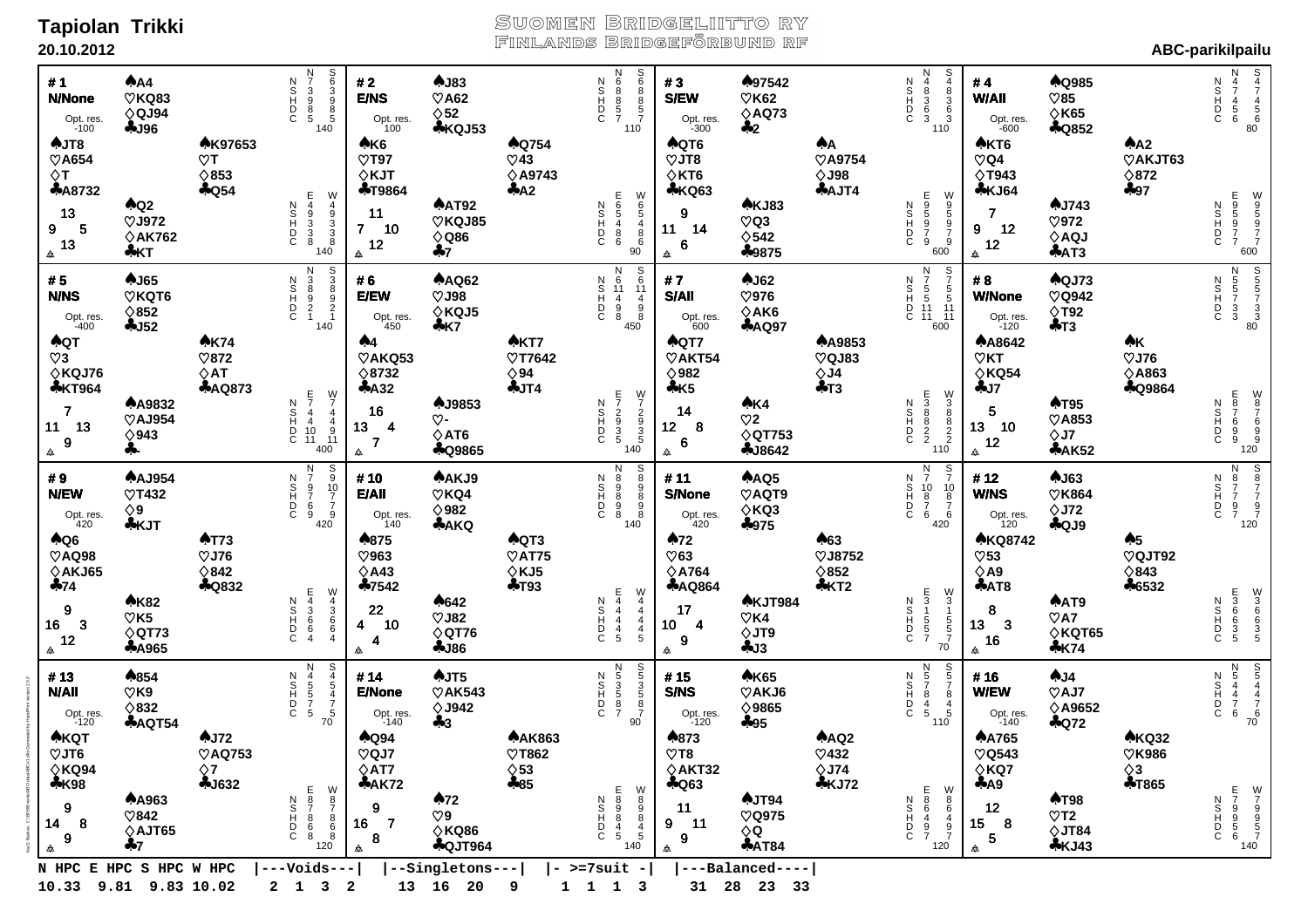### **Tapiolan Trikki 20.10.2012**

Kaj G Backas C:\BOS\Events\ABC\data\ABC#1.dlm Generated by HandPrint version 2.0.0

# Suomen Bridgeliitto ry<br>Finlands Bridgeförbund rf

| #17<br><b>N/None</b><br>Opt. res.<br>-100<br>A <sub>3</sub>                                                    | AAQ6<br>$\heartsuit$ A865<br>$\diamond$ 64<br>$+JT87$            | <b>AKT987</b>                                                     | S<br>7<br>7<br>5<br>3<br>9<br>N<br>7<br>7<br>5<br>3<br>9<br>ODISDZ<br>110                                                                                                                                                                                                                                                              | #18<br><b>E/NS</b><br>Opt. res.<br>300<br>♠632                                                                  | ♠-<br>$\heartsuit$ K5<br>$\diamond$ A872<br><b>&amp;AKT9864</b> | <b>AKQ87</b>                                               | N<br>8<br>8<br>5<br>4<br>1<br>1<br>S<br>8<br>7<br>4<br>4<br>11<br><b>COTON</b><br>600            | #19<br><b>S/EW</b><br>Opt. res.<br>$430$<br><b>AQ87</b>                                                                      | <b>AAT</b><br>$\heartsuit$ 9732<br>$\diamond$ KQ732<br>$-15$    | <b>AJ96542</b>                                                    | $\begin{array}{c}\nN \\ 10 \\ 4 \\ 10 \\ 8 \\ 7\n\end{array}$<br>S<br>10<br>4<br>10<br>7<br>7<br>ODINZ<br>430                                            | # 20<br><b>W/All</b><br>Opt. res.<br>-140<br>$A$ <sub>A5</sub>                                           | <b>AQT862</b><br>$\nabla J$<br>$\diamond$ KJT<br>$+KJ8$           | AK7                                                          | $\frac{5}{4}$<br>$\frac{4}{4}$<br>80<br>N<br>4<br>7<br>4<br>4<br>4<br><b>CDINN</b>                                                      |
|----------------------------------------------------------------------------------------------------------------|------------------------------------------------------------------|-------------------------------------------------------------------|----------------------------------------------------------------------------------------------------------------------------------------------------------------------------------------------------------------------------------------------------------------------------------------------------------------------------------------|-----------------------------------------------------------------------------------------------------------------|-----------------------------------------------------------------|------------------------------------------------------------|--------------------------------------------------------------------------------------------------|------------------------------------------------------------------------------------------------------------------------------|-----------------------------------------------------------------|-------------------------------------------------------------------|----------------------------------------------------------------------------------------------------------------------------------------------------------|----------------------------------------------------------------------------------------------------------|-------------------------------------------------------------------|--------------------------------------------------------------|-----------------------------------------------------------------------------------------------------------------------------------------|
| $\heartsuit$ Q974<br><b>◇K9872</b><br><b>AA64</b><br>11<br>10<br>9<br>10<br>₳                                  | AJ542<br>$\heartsuit$ T2<br>$\diamond$ A3<br><b>*KQ952</b>       | $\heartsuit$ KJ3<br>$\diamond$ QJT5<br>$+3$                       | H98894<br>≫<br>ФФ<br>ФФ<br>Ф<br>ODINZ<br>110                                                                                                                                                                                                                                                                                           | $\heartsuit$ QJ4<br>$\diamond$ KJT63<br><b>AQJ</b><br>14<br>$10 - 11$<br>5<br>₳                                 | AAJT954<br>$\heartsuit$ T72<br>$\diamond$ 4<br>$-753$           | <b>♡A9863</b><br>$\diamond$ Q95<br>$+2$                    | E44681<br>W<br>456<br>9<br>1<br>ODISZ<br>110                                                     | $\heartsuit$ T64<br>$\diamond$ A6<br><b>AA8643</b><br>10<br>10 <sub>5</sub><br>15<br>$\triangle$                             | A K3<br>$\heartsuit$ AKQJ85<br>$\diamond$ 5<br><b>&amp;QT92</b> | ♡-<br>$\diamond$ JT984<br>$+K7$                                   | <b>MADOOD</b><br>≫<br>saasa<br><b>NATE</b><br>$_{\rm C}^{\rm D}$<br>140                                                                                  | <b>♡Q9763</b><br>$\diamond$ A72<br>$*762$<br>11<br>10 <sub>1</sub><br>$-11$<br>$\boldsymbol{8}$<br>₳     | AJ943<br>$\heartsuit$ AK42<br>$\diamond$ 983<br>$+T9$             | $\heartsuit$ 85<br>$\diamond$ Q654<br><b>&amp;AQ543</b>      | $\frac{8}{8}$<br>$\frac{8}{9}$<br>$\frac{9}{9}$<br>$\frac{9}{140}$<br>000000<br><b>CDINN</b>                                            |
| # 21<br><b>N/NS</b><br>Opt. res.<br>-800                                                                       | $\clubsuit 52$<br>$\heartsuit$ Q87632<br>$\Diamond$ T54<br>$+96$ |                                                                   | N<br>5<br>5<br>9<br>9<br>$\frac{S}{5}$<br>ODHOZ<br>$\begin{array}{c} 7 \\ 1 \\ 5 \\ 10 \\ 9 \\ 130 \end{array}$                                                                                                                                                                                                                        | # 22<br><b>E/EW</b><br>Opt. res.<br>980                                                                         | ♠98<br>$\heartsuit$ AT973<br>$\diamond$ AKQ98<br>$+4$           |                                                            | N S<br>N 11 11<br>S 11 11<br>H 12 12<br>D 11 11<br>C 11 11<br>980                                | #23<br><b>S/All</b><br>Opt. res.<br>$660$                                                                                    | <b>AAT873</b><br>$\heartsuit$ Q9<br>$\diamond$ AQ43<br>$+65$    |                                                                   | N S<br>N 11 11<br>S 11 11<br>H 10 10<br>D 10 10<br>C 8 660                                                                                               | # 24<br><b>W/None</b><br>Opt. res.<br>450                                                                | <b>AA9764</b><br>$\heartsuit$ K876<br>$\diamond$ K763<br>수-       |                                                              | N S<br>N 10 10<br>S 11 11<br>H 10 10<br>D 8 8<br>C 7<br>450                                                                             |
| <b>AAQT876</b><br>$\heartsuit$ AKT54<br>$\diamond$ K6<br>♣-<br>$\overline{2}$<br>16<br>-4<br>18<br>₳           | AJ<br>$\heartsuit$ 9<br>$\diamond$ AQJ97<br><b>AAKQJ83</b>       | <b>AK943</b><br>$\heartsuit$ J<br>$\diamond$ 832<br><b>+T7542</b> | E 8<br>2<br>3<br>3<br>3<br>W 6<br>12<br>8<br>3<br>3<br>ODINZ<br>980                                                                                                                                                                                                                                                                    | AQ53<br>$\heartsuit$ Q8<br>$\diamond$ JT32<br><b>AQ762</b><br>13<br>$\overline{7}$<br>$\overline{4}$<br>16<br>₳ | AAKT2<br>$\heartsuit$ J65<br>$\diamond$ 5<br><b>AAKJ93</b>      | AJ764<br>$\heartsuit$ K42<br>$\diamond$ 764<br><b>+T85</b> | E12121<br>$V_1$<br>$V_2$<br>$V_3$<br>$V_4$<br>$V_5$<br>ODINZ                                     | ♠9542<br>$\heartsuit$ J742<br>$\Diamond$ T82<br>4J3<br>12<br>$\overline{2}$<br>$\overline{\phantom{a}}$ 8<br>18<br>          | AKQ6<br>$\heartsuit$ AK853<br>$\diamond$ KJ<br><b>4Q84</b>      | AJ<br>$\heartsuit$ T6<br>$\diamond$ 9765<br><b>&amp;AKT972</b>    | $\frac{E}{1}$<br>W<br>$\overline{1}$ 0<br>ODISOZ<br>$\frac{0}{1}$<br>$\mathbf{1}$<br>$\frac{1}{5}$<br>5                                                  | AJ<br>$\heartsuit$ T53<br>$\diamond$ A542<br><b>AQJT93</b><br>10<br>$\overline{7}$<br>8<br>15<br>₳       | <b>AKQ83</b><br>$\heartsuit$ QJ4<br>$\Diamond$ T9<br><b>*AK86</b> | <b>AT52</b><br>$\heartsuit$ A92<br>$\diamond$ QJ8<br>$-7542$ | <b>MANDINE</b><br>ODHOZ                                                                                                                 |
| # 25<br><b>N/EW</b><br>Opt. res.<br>-660<br>AT5                                                                | A6<br>$\heartsuit$ T85<br>$\diamond$ A765<br><b>&amp;QT752</b>   | AKQJ93                                                            | N<br>2<br>2<br>2<br>5<br>4<br>S<br>2<br>2<br>5<br>4<br>5<br>4<br>ODINZ                                                                                                                                                                                                                                                                 | #26<br>E/All<br>Opt. res.<br>-90<br><b>AK86</b>                                                                 | <b>AA54</b><br>$\heartsuit$ J83<br>$\diamond$ QT865<br>$+T6$    | <b>AQT2</b>                                                | S<br>6<br>6<br>6<br>5<br>6<br>5<br>0                                                             | # 27<br><b>S/None</b><br>Opt. res.<br>-300<br><b>AAKQ852</b>                                                                 | A7<br>$\heartsuit$ KQ4<br><b>◇J9853</b><br><b>&amp;AT63</b>     | AJ93                                                              | N<br>5<br>3<br>6<br>4<br><b>S</b><br>4<br>0<br>0<br>0<br>0<br>5<br>0<br>0<br>0<br>0<br>0<br>0<br>0<br>0<br>0<br>0<br>0<br>ODISOZ<br>140                  | #28<br><b>W/NS</b><br>Opt. res.<br>-460<br>AQJ8                                                          | <b>AKT32</b><br>$\heartsuit$ 65<br>$\diamond$ 842<br><b>AQ832</b> | <b>AA965</b>                                                 | <b>N</b><br>22<br>5<br>5<br><b>S</b><br>Spanno<br>ODINZ                                                                                 |
| $\heartsuit$ KQJ6<br>$\diamond$ Q2<br><b>&amp;AJ943</b><br>$\bf 6$<br>16<br>13<br>$\overline{\mathbf{5}}$<br>₳ | <b>AA8742</b><br>$\heartsuit$ 732<br>$\diamond$ JT84<br>$+6$     | $\heartsuit$ A94<br>$\diamond$ K93<br>$+K8$                       | E<br>9<br>10<br>7<br>9<br>$\begin{array}{c} 0.00000 \\ 0.0000 \\ 0.0000 \\ 0.0000 \\ 0.0000 \\ 0.0000 \\ 0.0000 \\ 0.0000 \\ 0.0000 \\ 0.0000 \\ 0.0000 \\ 0.0000 \\ 0.0000 \\ 0.0000 \\ 0.0000 \\ 0.0000 \\ 0.0000 \\ 0.0000 \\ 0.0000 \\ 0.0000 \\ 0.0000 \\ 0.0000 \\ 0.0000 \\ 0.0000 \\ 0.0000 \\ 0.0000 \\ 0.0$<br>ODISDZ<br>660 | $\heartsuit$ 7542<br>$\diamond$ A732<br>$+75$<br>$\overline{\mathbf{r}}$<br>$\overline{7}$<br>16<br>10<br>₳     | AJ973<br>$\heartsuit$ AKT6<br>$\diamond$ J<br><b>4J984</b>      | $\heartsuit$ Q9<br>$\diamond$ K94<br><b>AAKQ32</b>         | E77668<br>W<br>7<br>6<br>6<br>8<br>90<br>90<br>ODINZ                                             | $\heartsuit$ T7<br>$\diamond$ A4<br>$A$ QJ2<br>10<br>16<br>$\overline{7}$<br>$\overline{7}$<br>                              | <b>AT64</b><br>$\heartsuit$ AJ9852<br>$\diamond$ Q2<br>$-85$    | $\heartsuit$ 63<br>$\diamond$ KT76<br><b>*K974</b>                | E<br>6<br>10<br>7<br>8<br>W6<br>10<br>7<br>8<br>ODINZ<br>420                                                                                             | $\heartsuit$ KQ8742<br>$\diamond$ 95<br>474<br>$\overline{\mathbf{5}}$<br>20<br>8<br>$\overline{7}$<br>₳ | A74<br>$\heartsuit$ T9<br>♦KJT73<br><b>*K965</b>                  | $\heartsuit$ AJ3<br>$\diamond$ AQ6<br><b>AAJT</b>            | E<br>11<br>11<br>8<br>8<br>8<br>W<br>11<br>10<br>11<br>8<br>8<br>460<br><b>CDIRNS</b>                                                   |
| #29<br><b>N/AII</b><br>Opt. res.<br>650                                                                        | AAKT85<br>$\heartsuit$ 65<br>$\diamond$ K854<br><b>4Q8</b>       |                                                                   | N<br>8<br>9<br>11<br>11<br>8<br>S<br>8<br>0<br>1<br>1<br>1<br>1<br>8<br>ODHOZ<br>650                                                                                                                                                                                                                                                   | #30<br><b>E/None</b><br>Opt. res.<br>-920                                                                       | AJ93<br>$\heartsuit$ QT3<br>$\diamond$ Q52<br><b>&amp;QT43</b>  |                                                            | $5^{15}_{5}$<br>$\begin{array}{c}\n 2 \\  -3 \\  -5 \\  1\n \end{array}$<br>ODINZ<br>$\mathbf 0$ | #31<br><b>S/NS</b><br>Opt. res.<br>-200                                                                                      | <b>AKT863</b><br>$\heartsuit$ 976<br><b>◇J965</b><br>♣8         |                                                                   | $\begin{array}{c}\n 1 \\  2 \\  7 \\  2 \\  10 \\  2\n \end{array}$<br>$\begin{array}{c} 8 \\ 2 \\ 7 \\ 2 \\ 10 \\ 2 \\ 130 \end{array}$<br>ODHOZ        | #32<br><b>W/EW</b><br>Opt. res.<br>-100                                                                  | <b>AQJ</b><br>$\heartsuit$ 73<br>$\diamond$ AJT4<br><b>AAQ975</b> |                                                              | $\begin{array}{c}\n 5 \\  5 \\  4 \\  8 \\  9 \\  10\n\end{array}$<br>N55489<br>ODINZ                                                   |
| AJ9762<br>$\heartsuit$ J3<br>$\diamond$ 962<br>$+JT3$<br>12<br>$3 - 11$<br>14<br>₳                             | ♠4<br>$\heartsuit$ AKQ984<br>$\diamond$ AJ7<br>$*764$            | AQ3<br>$\heartsuit$ T72<br>$\diamond$ QT3<br><b>&amp;AK952</b>    | $\frac{E}{1}$<br>W<br>$\begin{array}{c} 1 \\ 2 \\ 1 \end{array}$<br><b>CDH02</b><br>$\frac{2}{1}$<br>$\begin{array}{c} 1 \\ 5 \end{array}$<br>$\overline{1}$<br>5                                                                                                                                                                      | ♠85<br>$\heartsuit$ K6<br>$\diamond$ AKJT983<br>♣98<br>7<br>11<br>17<br>5<br>会                                  | <b>AKQ762</b><br>$\heartsuit$ 98752<br>$\diamond$ 6<br>$-52$    | AAT4<br>$\heartsuit$ AJ4<br>$\Diamond$ 74<br>$A$ AKJ76     | E <sub>11</sub> 88<br>12<br>11<br>W<br>11 8<br>8<br>12<br>11<br>ODINZ<br>920                     | $A$ Q <sub>2</sub><br>$\heartsuit$ KQT853<br>$\diamond$ 3<br><b>+T965</b><br>4<br>$\overline{7}$<br>18<br>11<br>$\spadesuit$ | AJ94<br>$\heartsuit$ J<br>$\diamond$ KQT84<br><b>AA732</b>      | <b>AA75</b><br>$\heartsuit$ A42<br>$\diamond$ A72<br><b>*KQJ4</b> | E<br>S<br>S<br>H<br>10<br>D<br>3<br>C<br>11<br>$\begin{smallmatrix} 0\\8\\8\\4 \end{smallmatrix}$<br>$\begin{array}{c} 10 \\ 3 \\ 11 \end{array}$<br>420 | <b>AA63</b><br>$\heartsuit$ K62<br>$\Diamond$ Q8763<br>$+62$<br>14<br>9<br>10<br>7<br>$\triangle$        | <b>AT542</b><br>$\heartsuit$ T4<br>$\diamond$ K52<br><b>*KJ84</b> | <b>AK987</b><br>$\heartsuit$ AQJ985<br>♦9<br>$+T3$           | E47953<br>$\begin{array}{c} 0 \ \text{W} \\ 4 \ \text{7} \\ 7 \ \text{9} \\ 5 \ \text{3} \\ 3 \ \text{140} \end{array}$<br><b>CDHOS</b> |
| N HPC E HPC S HPC W HPC<br>10.33 9.81 9.83 10.02                                                               |                                                                  |                                                                   | ---Voids---<br>2 1 3 2                                                                                                                                                                                                                                                                                                                 |                                                                                                                 | --Singletons---<br>13 16 20 9                                   |                                                            | - >=7suit -<br>1 1 1 3                                                                           |                                                                                                                              | ---Balanced----<br>31 28 23 33                                  |                                                                   |                                                                                                                                                          |                                                                                                          |                                                                   |                                                              |                                                                                                                                         |